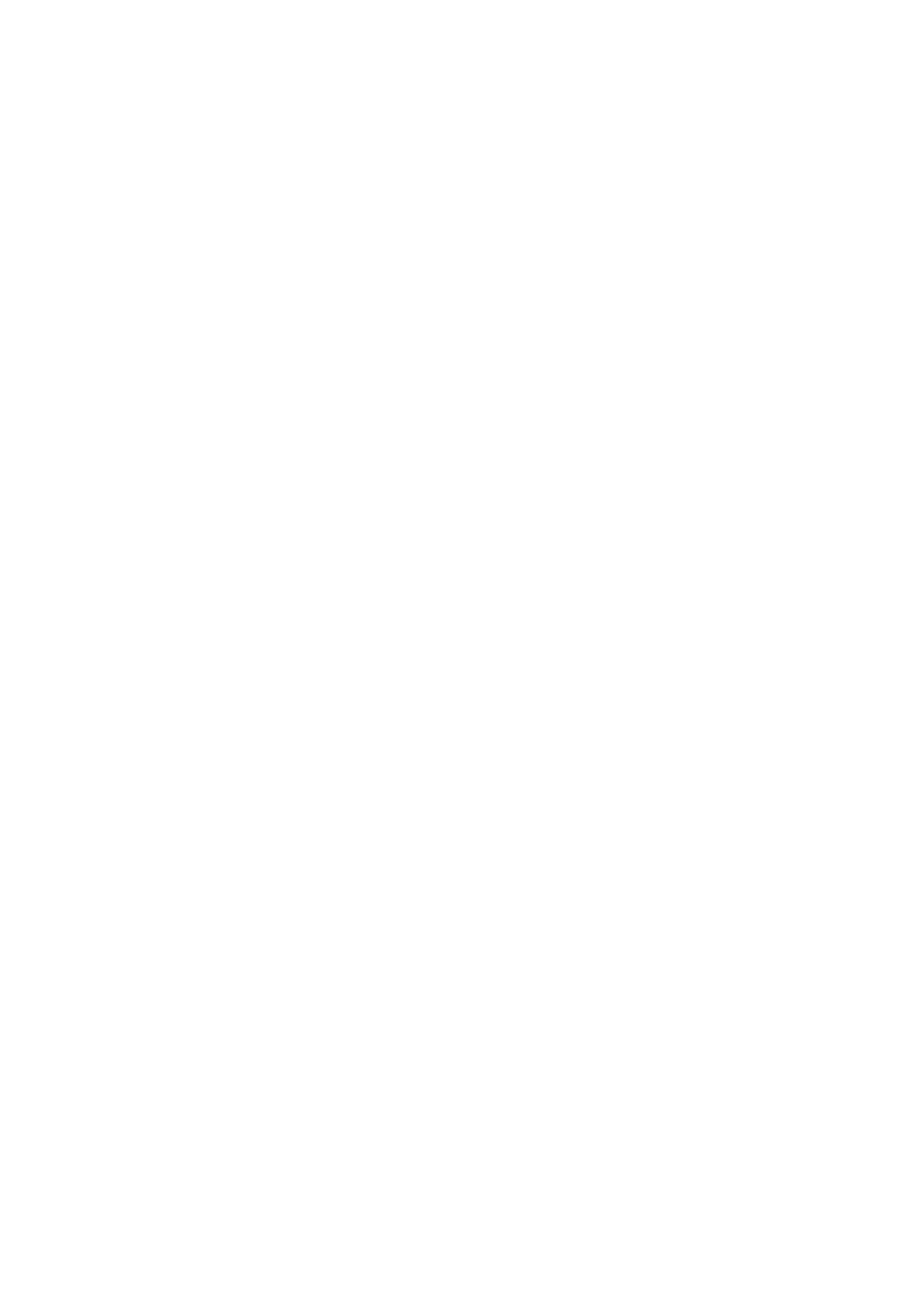*كهن نامهٔ ادب يارسي*، يژوهشگاه علوم انسان<sub>ی</sub> و مطالعات فرهنگي دوفصلiامهٔ علمی (مقالهٔ علمی ــ پژوهشی)، سال دهم، شمارهٔ اول، بهار و تابستان ۱۳۹۸،۱۳۹۸ –۲۷۶

# نگاهي تطبيقي به ساختار و تقسيم بندي مصادر در دو فرهنگ لغت «بحر عجم» و «المعجم الوحيز»

ژاله شفیعی\* ابوالقاسم رادفر \*\*، حميد طبسي \*\*\*

#### حكىدە

از جمله مسائل مهّم در بررسی روابط فرهنگی و ادبی میان سرزمینهای مختلف که کمک فراوانی به واکاوی ارتباطات و تأثیر و تأثّرهای میان آنها می کند، تطبیق و مقایسهٔ میان آثــار مکتوب آنها است. یکی از انواع آثار مکتـوب کـه بـه خـوبی نمایـانگر جوانـب مختلـف فرهنگي، اجتماعي، سياسي و… در هر سرزمين مي باشد، فرهنگ لغتها يا همان واژهنامههـا هستند. در این پژوهش تلاش شده است با روش توصیفی – تحلیلـی و اسـتفاده از منـابع کتابخانهای، به بررسی تطبیقی نوع ساختار و تقسیم.بندی مصادر در فرهنگ لغـت فارســ ٍ «بحر عجم» و فرهنگ لغت عربي «المعجم الوجيز» يرداخته شود. يــس از واكــاوي ايــن دو منبع این گونه برداشت شد که در فرهنگ لغت فارسی «بحـر عجـم» مصـادر بــه دو بخـش ساده و مرکب تقسیم می گردند و اغلب بــا اســتفاده از پســوندها ســاخته مــی شــوند و در فرهنگ لغت عربي «المعجم الوجيز» مصادر يا مجرِّد هستند كه سماعي و بــدون قاعــده يــا مزید و قیاسی هستند که با رفتن به وزنهای خاصّی ساخته می شوند.

تاريخ دريافت: ١٣٩٨/٠٣/٢٨، تاريخ يذيرش: ١٣٩٨/٠٦/١٥

Copyright © 2018, IHCS (Institute for Humanities and Cultural Studies). This is an Open Access article distributed under the terms of the Creative Commons Attribution 4.0 International, which permits others to download this work, share it with others and Adapt the material for any purpose

<sup>\*</sup> دانشجوی دکتری زبان و ادبیات فارسی، دانشکدهٔ علوم انسانی، دانشگاه آزاد اسلامی، واحد جیرفت، ایـران، shafiee.zhale@gmail.com

<sup>\*\*</sup> استاد گروه زبان و ادبیات فارسی، دانشـكدهٔ علــوم انســانی، دانشـگاه آزاد اســلامی، واحــد جیرفــت، ایــران (نو يسندهٔ مسئول)، agradfar@yahoo.com

<sup>\*\*\*</sup> استادیار گروه زبان و ادبیات فارسی، دانشکدهٔ علوم انسانی، دانشگاه آزاد اسلامی، واحـد جیرفـت، ایــران، hamidtabasi@yahoo.com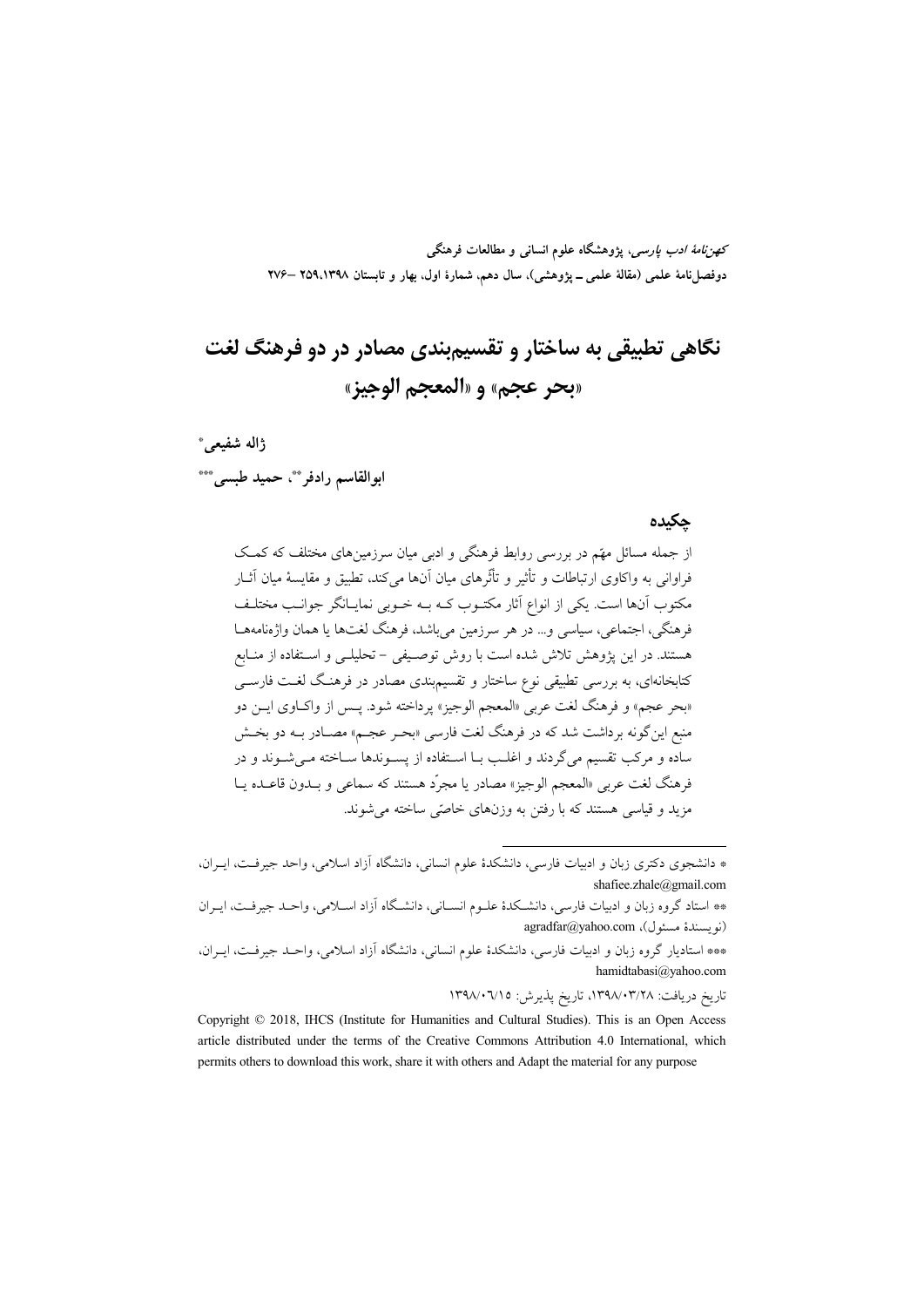**كليدواژهها:** ادبيات تطبيقي، فرهنگ لغت، بحر عجم، المعجم الوجيز.

#### ۰۱ بیان مسئله

یکی از مسائلی که در مورد ادبیات کهن مطرح میشود، شیوهٔ تدوین فرهنگ لغتهـا اسـت. از آنجا که زبان فارسی تعداد زیادی از الفاظ و تعـابیر عربـی را در خـود جـای داده اسـت، بدیهی می نماید که در نگارش کتابها و تدوین فرهنگ لغتها نیز تأثیراتی از زبان عربـی و رسمالخط أن مي گيرد. در اين يژوهش تلاش شـده اسـت تــا بــه بررســي تطبيقــي ســاختار فرهنگ لغت فارسي «بحر عجم» و فرهنگلغت عربـي «المعجـمالـوجيز» پرداختــه شــود. از آنجا که این دو فرهنگ لغت به دو زبان مختلف نوشته شدهاست و متعلّـق بــه دو موقعیّـت جغرافیایی و فرهنگی مختلف هستند، باید گفت که پژوهش حاضر در حیطهٔ ادبیات تطبیقی جای میگیرد. در توضیح این مطلب باید افزود که پـژوهشهـای ادبیـات تطبیقـی تنهـا بـه تأثیرگذاری و تأثیرپذیری اندیشههای شاعران و نویسندگان اختصاص ندارد، بلکه از رهگـذر پژوهش های مربوط به ادبیات تطبیقی میتوان شیوهٔ تدوین کتابها و چگونگی سـاختارهای آنها را نیز مورد واکاوی قرار داد. با توجّه به اینکه محوریّت این مقاله به دو فرهنگ لغـت «بحر عجم» و «المعجمالوجيز» اختصاص دارد، ضروري است كه در ذيل به معرِّفي مختصـر این دو فرهنگ لغت و برخی از تأثیر و تأثّرات آنها اشاره شود:

فرهنگ لغت «بحر عجم» حاوی لغات و اصطلاحاتی است که در فرهنگهـای پیشـین، چون: بهار عجم، غياثاللغات، هفتقلزم، دليل|لشعراء و... بودهاست و نويسنده با نگاه دقيـق انتقادی و ذکر شواهدشعری اندک، مطالب را گـردآوری کـرده اسـت. ترتیـب و تنظـیم ایـن فرهنـگ براســاس حــروف تهجّــي اســت و مؤلّــف؛ مصــادر ســاده، مشــتقاتمركــب و ترکیباتوصفی را در «نهرهای» جداگانه به اختصار و بدون چشم یوشــی از فوایــد ضــروری بیان کردهاست. راقم به جای واژهٔ «باب» متناسب با نام فرهنگش از «نهر» استفاده کرده و هــر «نهر» سه «موج» است. ترتيب و نظم، الفبايي و براسـاس حـروف اول و دوم واژه اسـت. كتاب شامل؛ سه نهر از حرف «الف ممدود» تا «ي حطى» تقسيم مي شود و هر «نهر» بــه ســه «موج»؛ موج|ول: مصادرمفرده (ساده)، موجِدوم: مصادرمركبه و موج سوم: مشتقات مركب و ديگر تركيبات اضافي و وصفي است. هر موج با حروف «الف ممدود» آغاز و به «ي حطـي» پایان می یابد. علاوه بر آن به حروف فارسی نیز جداگانه پرداخته اسـت. مـثلاً «نهـر سـیم در بای تازی» و «نهر چهارم در بای فارسی».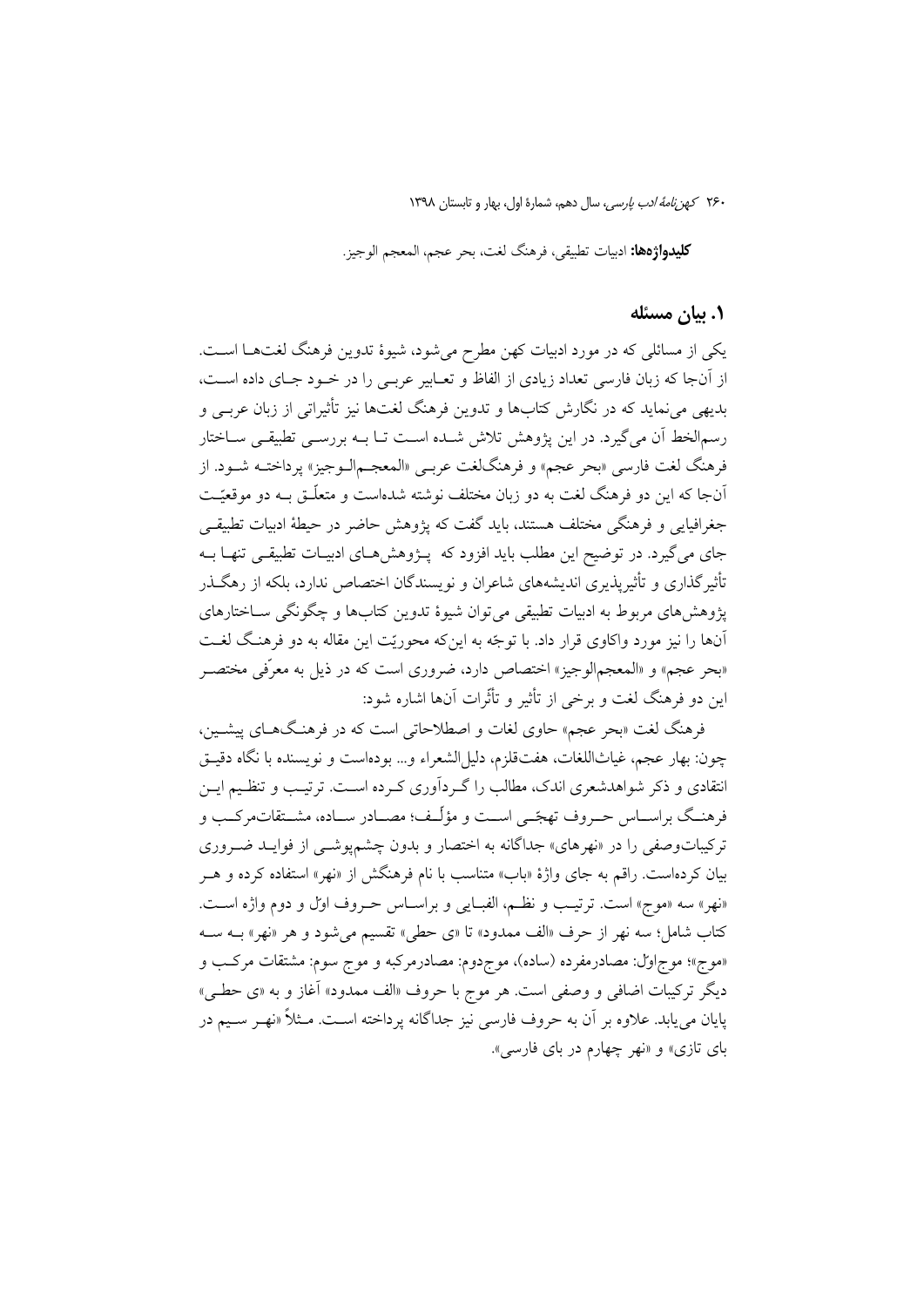فرهنگ لغت عربي «المعجم الوجيز» نيز واژەنامـهاي اسـت كـه از سـوى «مجمـع اللغــهٔ العربية» در قاهره تدوين و چاپ شده است. اين فرهنگ لغت علاوه بر الفاظ و تعـابير كهـن، شامل واژگان و ترکیبات جدید و نوظهور مانند اصطلاحات علمــی، هنــری و ادبــی و حتّــی وامواژهها یا همان کلمات دخیل میشود؛ به همین دلیل با دنیای معاصر ارتباط قوی و بسـیار خوبی برقرار کرده، با فرهنگ و تمدَّن مردم به خوبی عجین گشته و مرزهای زمانی و مکـانی که سدّ راه زبان و تحولات آن شده بود را از میـان برداشــته اســت. ترتیــب نقــل واژههــا در فرهنگ لغت مذکور به این صورت است که ابتدا فعلِهای ثلاثی مجرّد از هــر ریشــه را ذکــر کرده و سپس افعال مزید را با توجّه به حروف اضافه شده به آنها از اندک به بسـیار آورده و در نهایت فعلهای رباعی مضاعف را بررسی کردهاست.

یکی از ویژگی های مشترک در هر دو کتاب این است که ملاک آغاز کار ترتیب الفبایی است؛ به این صورت که واژگان مورد نظر براساس ترتیب الفبـایی حـرف اول آنهـا تنظـیم شدهاند. از دیگر موارد تأثیرپذیری این دو فرهنگ لغت آن است که در هر دو از یـک ســری علائم اختصاری استفاده شده است؛ مثلاً در بحر عجم آوردن لفـظ «مـت» در پایــان برخـــي مصادر نشان میدهد که این مصادر متروک شدهانـد و دیگـر کـاربردی ندارنـد. در فرهنـگ لغت «المعجم|لوجيز» نيز پارهاي علائم اختصاري ديده مي شود؛ مثلاً لفظ «جــج» كــه بعــد از برخي الفاظ مي آيد نشان ميدهد كه اين واژه جمع|لجمع است. اين نوع تأثير و تأثُّرهــا در دو فرهنگلغت موردبحث تقریباً مشهود است و با اندک دقّتی می توان آنهــا را درک کــرد و بــه نظر می رسد که ارتباط فرهنگی و جغرافیایی میان ایران و سرزمین هـای عربـی و نیــز مقولــهٔ اشتراکات دینی و مراودات زبانی سبب شد که در بحث تدوین فرهنگ $i$ لغت نیز ایــن تــأثیر و تأثُّرها رخ دهد. که البتَّه این تأثیر و تأثُّرها در مورد کتابهای فرهنگ لغت بیشتر خــود را در مقولهٔ ساختار و شیوهٔ تنظیم و درج مصادر نشان میدهد؛ زیرا ایــن نــوع کتــابهــا بــه منزلــهٔ گزارشی از واژگان و تعاییر و معانی آنها است و در آنها سخن از محتوا و مضمون به میـان نمے آبد.

ادبیّات تطبیقی آن دسته از پژوهشهای ادبی است که باطن آن، مقایسهٔ بین ادبیّات ملـل مختلف است. برخی هم در پی مقایسهٔادبیات با دیگر هنرهای زیبا و نیـز مقایسـهٔ آن بـا ساير رشتههاي علومانساني مانند؛ فلسفه، تباريخ، اديبان، مبذاهب، فبرق، روان شناسبي، جامعهشناسی و غیره هستند. عدّمای هم یا را فراتـر گذاشـته، بررسـی رابطـهٔ ادبیّـات بـا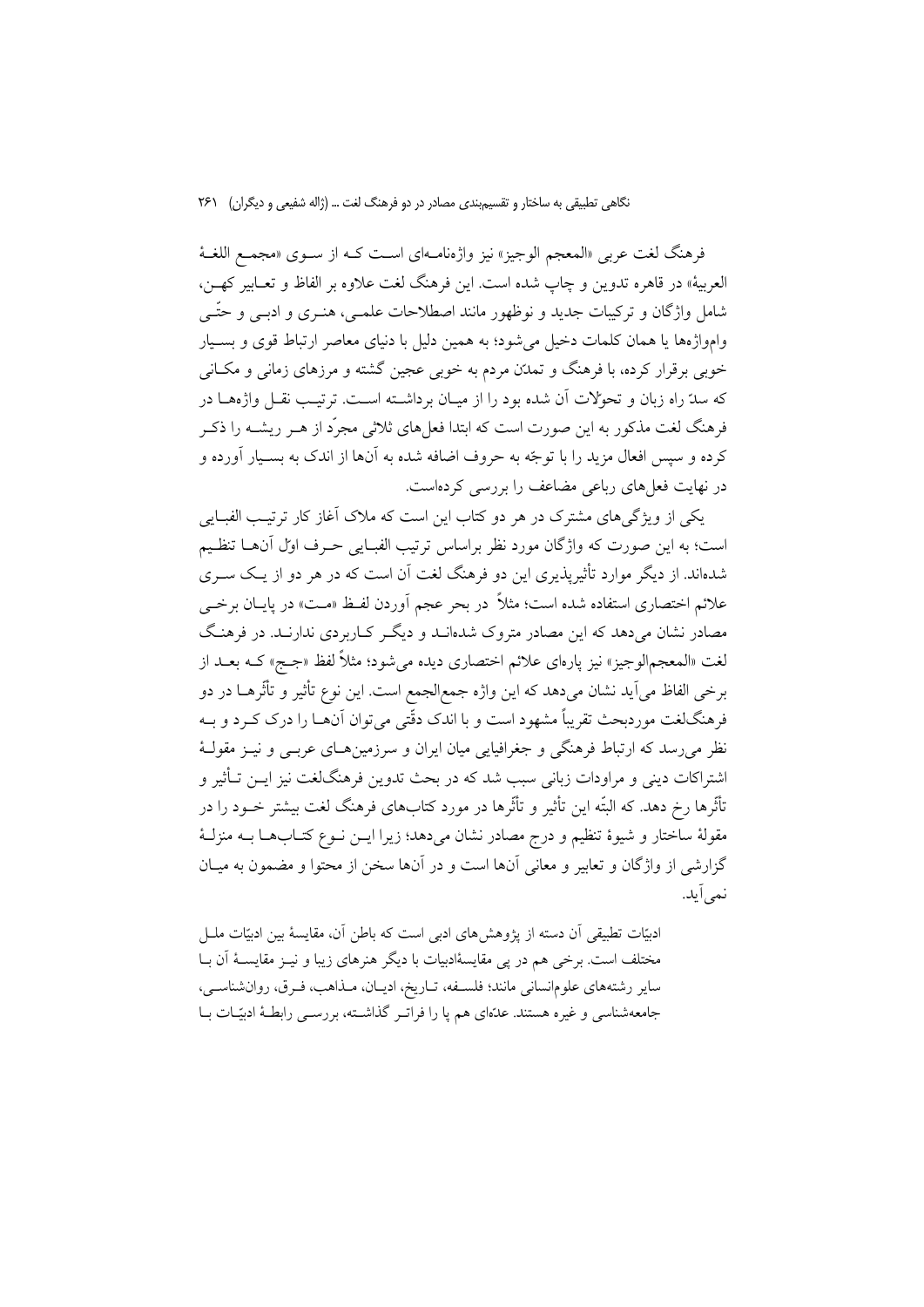عرصههای غیرانسانی مانند؛ علوم پایه و علوم طبیعی را در حوزهٔادبیّـات تطبیقـی جـای دادهاند. (عبود و دیگران، ۲۰۰۱، ص ۸۹ و خطیب، ۱۹۹۹، ص ٥٠).

مؤلفهٔ دیگری که در تعریف ادبیات تطبیقی بیش از همه خود را نشان داده اسـت، مفهــوم تأثیرگذاری و تأثیرپذیری است؛ این بدان جهت است که پژوهشگران ایــن حــوزه وقتــی بــه روابط ادبيات ملل مختلف جهان با ادبيّات مي انديشند، ناخوداً گاه عنصر تأثير و تـأثر خـود را نشان میدهد. مفهوم عمده در این تعریف «بررسی روابط ادبی بین دو یا چنـد ادبیّـات ملّـی است». (ولک، ۱۳۷۳، ص ۱٤۲). در این مجال ذکر این مطلب ضروری به نظر مے رسید ک شاید در نگاه اول این ذهنیّت بـرای پژوهشـگران نهادینـه شــدهباشــد کــه در بررســیهــا و پژوهشهای تطبیقی باید دو اثر یا دو مفهوم و محتوا را با هم مقایسه کـرد و نقــاط افتــراق و اشتراک آنها را ذکر نمود، امّا اگر نیک بنگریم متوجّه می شویم که گاه مـی تـوان دو کتـاب را از نظر نوع چینش الفاظ و ساختار آنها مورد واکاوی قرار داد و به نتایج مطلوبی نیـز دسـت پیدا کرد. در این پژوهش تلاش شدهاست که دو فرهنگ لغت «بحر عجم» به زبان فارســی و «المعجمالوجیز» به زبان عربی از منظر ساختار و تقسیمبندی مصادر با هم مقایســه شــوند تــا شباهتها و تفاوتهای آنها در ترازوی نقد و بررسی قرار گیرد؛ از ایــن رو لازم اسـت کــه ابتدا كليّاتي دربارهٔ مصدر ارائه گردد:

بحث مصدر در زبان عربی از دو جهت نحوی و صرفی قابل توجّه است. بحث صـرفی، تنها از این دیدگاه قابل توجّه است که اسمی است جامد و ساختارها و گونـههـای متفـاوتی دارد. امّا نحویان عرب قدیم و جدید، ماننـد ابــن مالـک و عبــاس حســن، مصــدر را از ایــن جهت که یکی از شبه فعلهای پر کاربرد در عربی است، مورد توجّـه قـرار دادهانــد. بــه هــر روی، باید بدانیم مصدر، لفظی است که بــدون آن کــه متضــمن زمــان باشــد، بــر حــدوث و رخداد کاری یا حالتی، دلالت می کند و به تعبیر علایینی حـروف اصـلی فعـل را بـه نحـوی داراست، مانند علم علما. در واقع این مصدر است کـه فعـل و سـایر مشـتقات از آن گرفتـه می شود (۱: ۱۲٤)، و به همین روی بدان مصدر (خاستگاه) گفتـهانـد. مـراد از ایــن حــروف اصلي، حروف صيغة اول ماضي است از همين تعريف برمبي آيـد كـه مصـدر اسـمي اسـت جامد و از آن جا که معنی مصدر قائم به ذات خود نیست باید آن را در زمرهٔ اسمهای معنــی به شمار آورد. به عبارت دیگر، مصدر به تنهایی قابل تحقّق در خارج از ذهــن نیســت بلکـه بايد اسم ذاتي باشد، تا با تكيّه بر آن محقّق شود.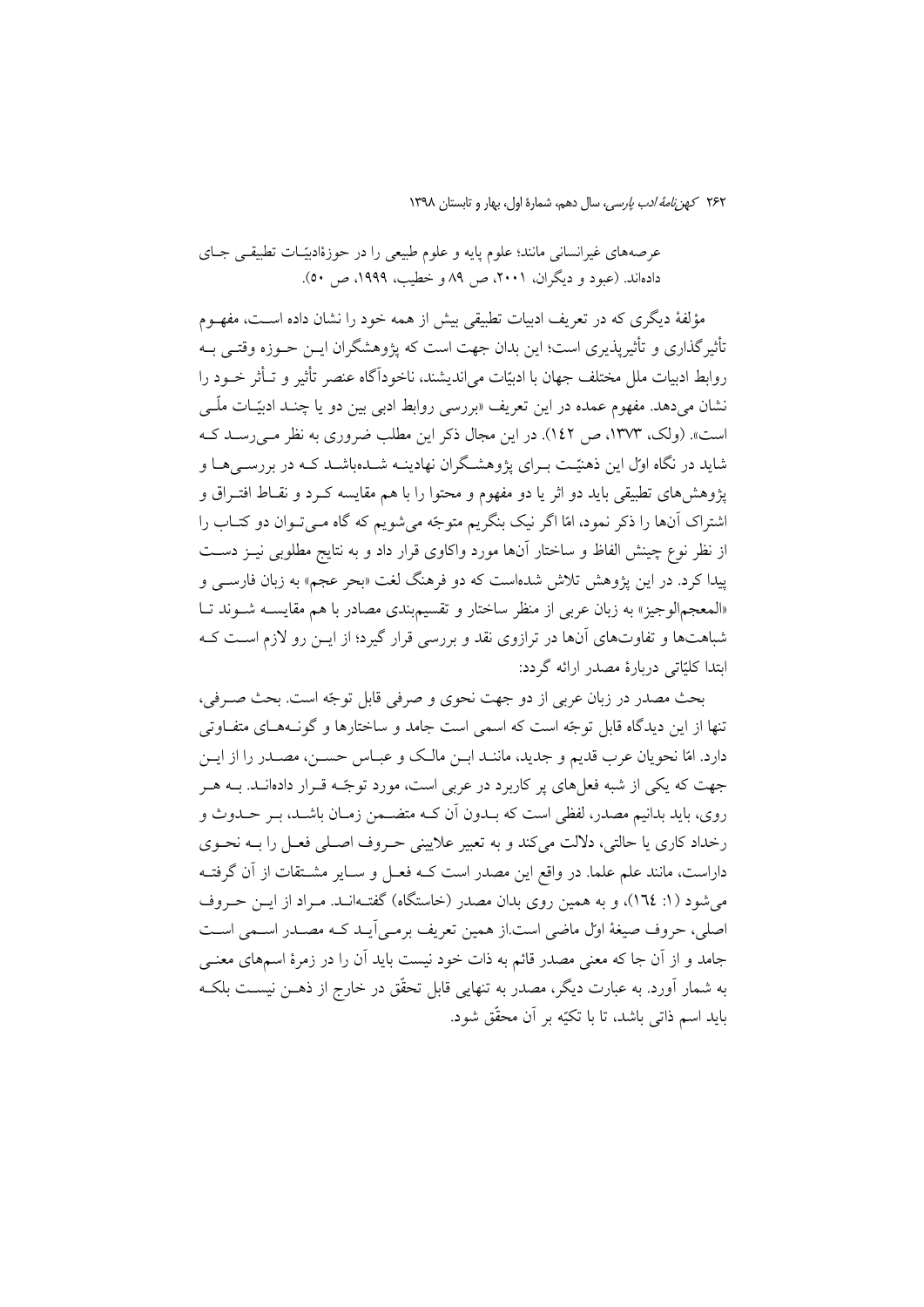قبل از ورد به مباحث اصلی باید دربارهٔ پیشینهٔ فرهنگلغت نویســی نیــز مطــالبی مطــرح شود از جمله این که در سال ٦٠٣ (ه.ق) که نخستین دولت اسـلامی فارســی(بـان در دهلــی شکل گرفت، فرهنگنویسی از ایران به شبهقارّهٔهند منتقل شـد و فرهنگنویسـان هنـدی بـا تدوین واژگان فارسی در نگاهبانی از زبان فارسی و پیشـرفت آن اهتمــام ورزیدنــد. بــا روی كار آمدن بابريان در سال ۹۰۳ (ه.ق) در هندوسـتان تـا انقـراض آنــان در ســال ١٢٧٤ (ه.ق) تأليفات بسياري در اين فن صورت گرفت. در دورهٔ صـفويّه شــاعران و نويســندگان نامــدار ایرانی به دربار شاهان هند رفتواّمد داشتند و آن سرزمین مأوایی برای آنها بود بـه طـوری که بیشتر کارهای علمی و هنری که امروزه جـزو افتخـارات هندوسـتان اسـت-در دورهٔ امیران بابری تألیف و تدوین شد. در این دوره زبان فارسی، زبان رســمی و دربــاری قســمت گستردهای از سرزمین هند بود و مردم ناگزیر به یادگیری این زبان و تألیف کتب دســتوری و فر هنگنامەها شدند.

# ٢. نويسندة فرهنگلغت «بحر عجم»

محمّد حسین قادری (۱۲۲۳ق) در «مدارس» هنـد بـدنیا آمـد و زبـان فارسـی را همـانجـا فراگرفت و از همان اوان در سخنوری و شاعری مقلّب به شیرین خان بودهاسـت. او تـألیف کتاب بحر عجم را که ماده تاریخ اَن «انهاراعلم» است در ۱۲۷۸ قمری اَغاز کـرد و چنــانکـه در دیباچه کتاب (همانجا) ذکر کرده، در تألیف آن از فرهنگهای فارسی به فارسی پـیش از خود بهره جسته و در مقدمه به ذکر نام برخی از آن مأخذ برداخت1است، از جملـه: کشـف اللغات محمّد عبدالرحيم بن احمد سـور بهـاري، برهـان قـاطع محمّـد حسـين بـن خلـف تبریزی، سراجاللغات و چراغهدایت سراجالدین علیخان آرزو، مصطلحاتالشعرای وارسته سيالكوتي، بهار عجم لاله تيك چند، متخلص به بهار، هفتقلزم قاضــي ابــوالمظفرمعزالــدّين قبول محّمد حيدرخاني، عين|لمصادر، غياث|للغات محمّد غياث|لدين بـن جــلال|لــدين بـن شرفالدین رامپوری و دلیلالشعرا. راقم دیگر منابع را نــام نبــرده و بــه آنهــا بــا عبــارت «و غیرها» اشاره کردهاست. وی هدف از تــدوین بحـر عجـم را گــردآوری مصــدرهای بســیط، مصدرهای مرکب و مشتقهای آنها و ترکیبهای اضافی و توصیفی فارسی در یک فرهنگ دانستهاست.(شکوهی،١٣٩٤: ٣٢٢)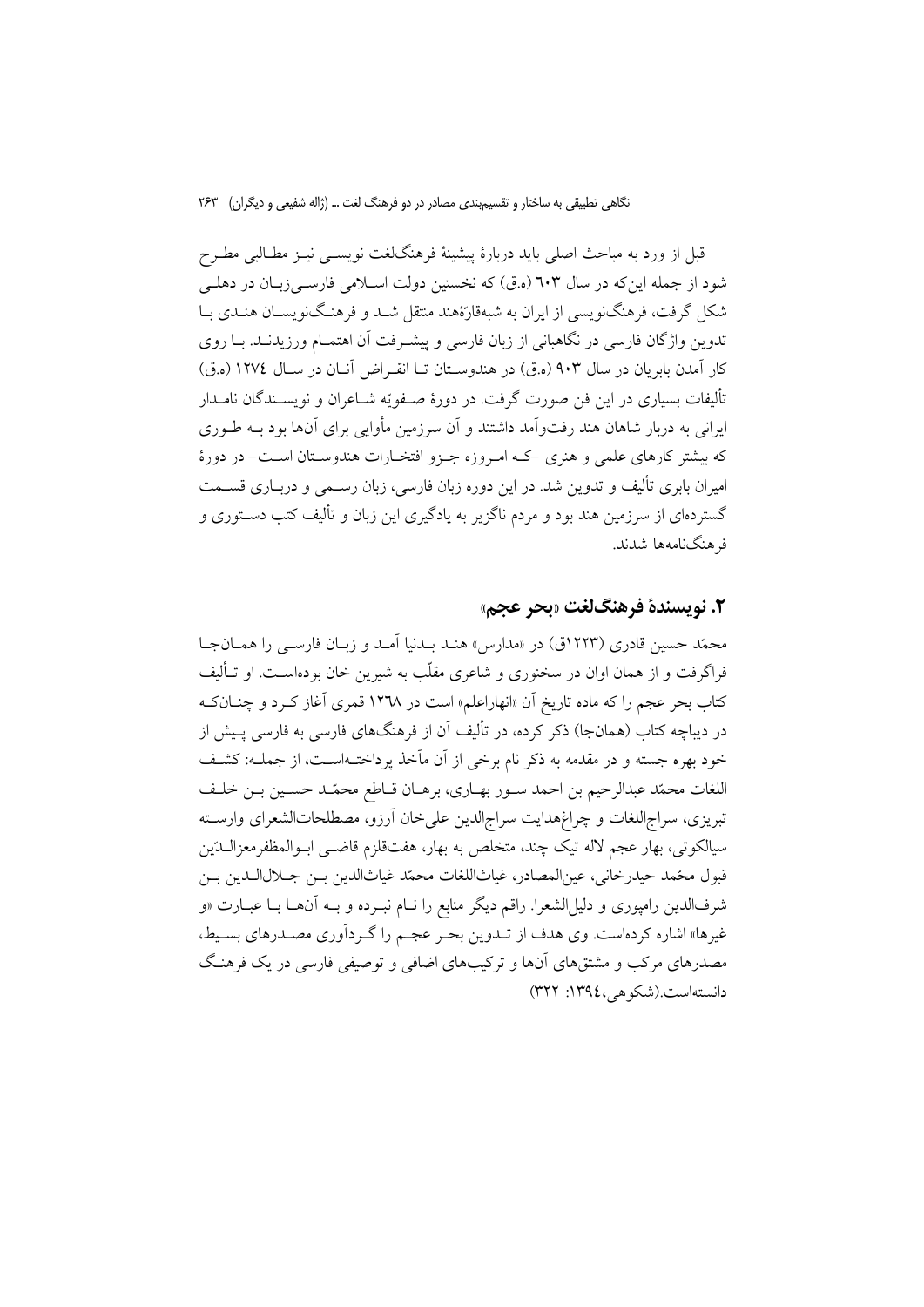# ۳. پرسش های پژوهش ۔ شیوۂ ساخت مصادر در فرہنگ بحر عجم چگونه است؟ ۔ فرہنگ معجمالوجیز، مصادر را چگونه تقسیم کردہاست؟

# ٤. پيشينۀ پژوهش

براساس جستوجوهای انجام پذیرفتـه در پایگـاههـای اینترنتـی، دربـارهٔ بررســی مصــدر و فرهنگ بحر عجم و معجم|لوجیز یژوهشهای ذیل صورت گرفته|سـت:مقاله|ی بــا موضــوع «بحر عجم، فرهنگي ناشناخته در شبهقاره» توسط يلدا شكوهي، در سـال (١٣٩٤)، در ويــژه-نامهٔ فرهنگستان، شماره ٤ به زیور طبع آراسته شد. و مقالهٔ دیگری در سال (٢٠١٢) با عنــوان «التعدية بالحروف في المعجم الوجيز»، به كوشش: حسن جعفر صـادق البلـداوي، در مجلــهٔ الأستاذ، شماره ۸۳ صص ۲۵۵–۲۶۵ منتشر شدهاست. یژوهش دیگری در سـال (۲۰۱۰) بـا موضوع «أبنية الأسماء في المعجم الوجيز»، به قلم: حسن جعفـر صـادق البلــداوي، در مجلــهٔ آداب ذی قار، شماره ۱، صص ٦٥–٧١ انتشار یافت. همچنین مقالـهای در سـال (۲۰۰۱)، بـا محوريت «المعجم الوجيز في مصطلحات الكتابة»، نويسنده: عناد غـزوان، در مجلـه المـورد، جلد ٢٩، شماره ١، صص ٦٦-٧٣ منتشر شد. شايان ذكر است براساس تحقيقات انجام شـده در نورمگز، مگیران، ایران داک؛ پژوهش مستقلبی با این عنوان انجام نشدهاست.

### ٥. شناخت فرهنگنامه بحر عجم و معجم الوجيز

خان بهادر مولـوي محمّدحسـين قـادري مغفـور راقـم، مخاطـب بـه افضـلالشـعرا، فرزنـد نجم|لدين حسن، مؤلف فرهنگ «بحر عجم» است. وي به فرمان نــواب محمّــد غــوثخــان والاجاه متخلص به اعظم، امیر کرناتک، در سال ۱۲۷۸ (ه.ق) تـألیف ایـن فرهنـگ را شــروع کرد و سال ۱۲۷۷ (ه.ق) در مطبعهٔ غوثیهٔ مدرس در ۳۸۵ صفحه به چاپ سنگی رسید. شـیوهٔ کار نویسنده، تحقیقی و فشردهاست؛ همان گونه که در ابتدای تـألیفش بیـان مـیدارد، سـعی کرده کتابی تدوین کند که «به شعر و شاعری و انشایردازی به کار آیید و طالبیان این فین را بلاغت و فصاحت بیفزاید از محاورهٔ فرس خبردار کند و احتیاج به ورق گردانــی و یــا کتــب کثیرالحجم نیفتد» (راقم، ۱۲۷۷: ۲). این کتـاب حــاوی لغــات و اصــطلاحاتی اســت کــه در فرهنگهاي پيشين، چون: بهار عجم، غياثاللغات، هفت قلزم، دليلالشـعرا و… بـودهاســت و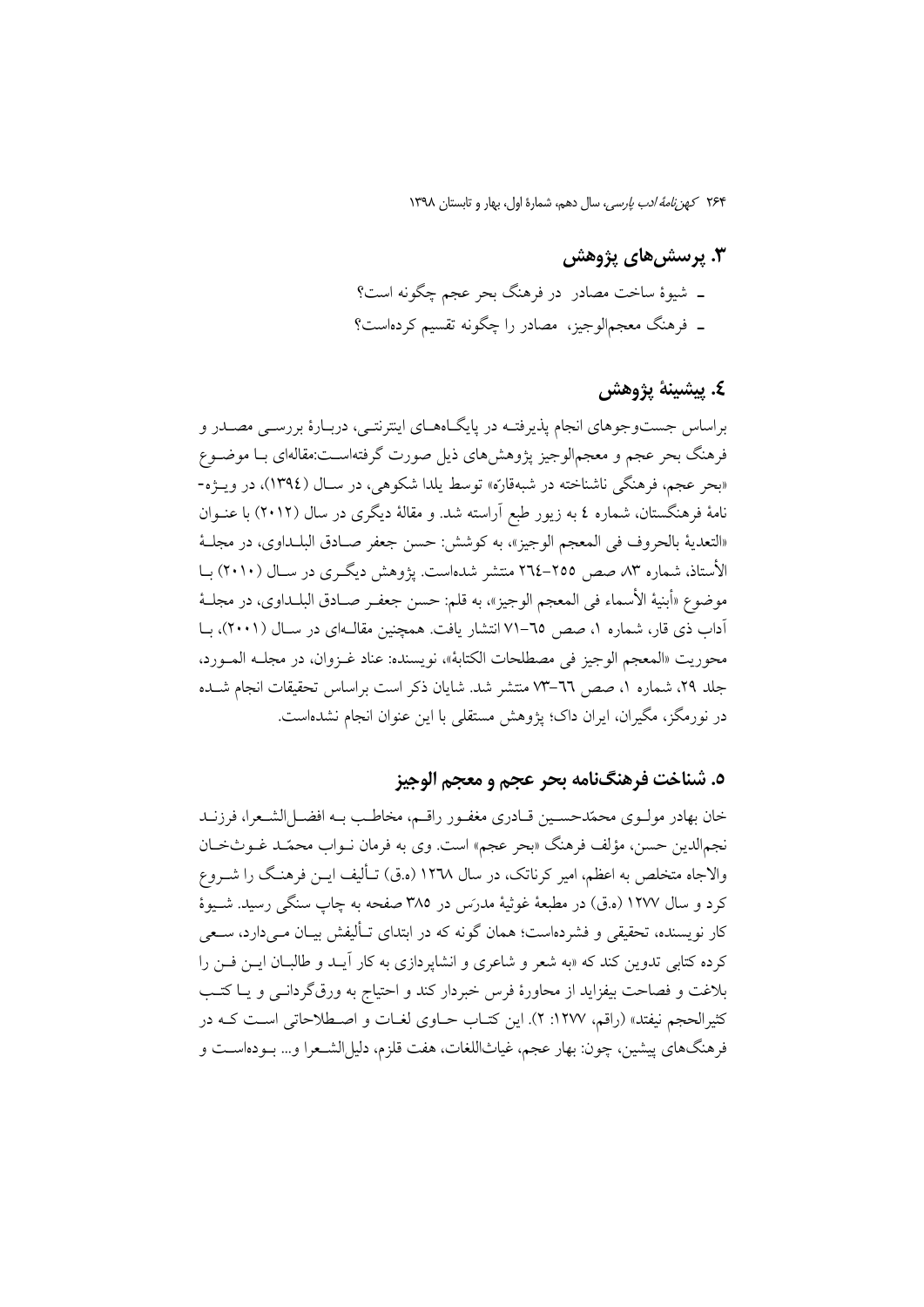نویسنده با نگاه دقیق انتقادی و ذکر شواهد شعری اندک، مطالب را گـردآوری کـرده اسـت. ترتيب و تنظيم اين فرهنگ بر اساس حروف تهجّي است و مؤلف، مصـادر سـاده، مشــتقات مرکب و ترکیبات وصفی را در نهرهای جداگانه به اختصار و بــدون چشــمپوشــی از فوایــد ضروری بیان کردهاست. در دورهٔ دوم، مؤلفان، فرهنگها را به «باب» تقسیم میکردنــد و هــر «باب» شامل «فصل هایی» بود؛ راقم به جای واژهٔ «باب» متناسب بـا نــام فــرهنگش از «نهـر» استفاده كرده و هر «نهر» سه «موج» است. ترتيب و نظم، الفبايي و بـر اسـاس حـروف اول و دوم واژه است. كتاب شامل سي و سه نهر از حرف «الـف ممــدود» تــا «ي حطـي» تقســيم می شود و هر «نهر» به سه «موج»؛ موج اول: مصادر مفرده (ساده)، موج دوم: مصادر مرکبـه و موج سوم: مشتقات مرکب و دیگر ترکیبات اضافی و وصفی است. هر موج با حـرف «الـف ممدود» آغاز و به «ي حطي» پايان مييابد. عــلاوه بــر آن بــه حــروف فارســي نيــز جداگانــه پرداخته است.مثلاً: «نهر سیم در بای تازی» و «نهر چهارم در بای فارسی» (همان: ۳۸ و ۷۲). مؤلف أصف|للغات در مقدمهٔ كتاب خود در توصيف بحر عجم مي گويد:

این بحری است از دریای ناپیدا کنار که استادی مولانا محمّدحسین قادری مغفـور راقـم متخلص المخاطب به افضل|لشعرا شيرينسخن خان، تأليفش فرموده. مصرع: اعجوبــهاي است که دریا مگر به کوزه در است. مصادره مفـرده و اصـطلاحات مرکبـه... در بعـض اصطلاحات از نظایر کلام متقدِّمین هم سند آوردهاست و در بیان استعمالات که حـلَّتی و نهایتی ندارد پی نبرده حلرز بیانش خیلی دلپسند و تحقیقتش را پایـهایسـت بلنـد، جو پندگان دریابند که این هند نژاد با کمال، زبان دانان عجم را دست بر دل گذارد. ایــن ذخیرهٔ بی بها، در سنهٔ هزار و دو صد و هفتاد و هفت هجری به دار السلطنت کرنا تک، حليهٔ انطباع يوشيده، الان ناياب است (نواب عزيز جنگ، به نقل از نقـوي: ١٣٤١، ١٧٠- $\Lambda$ 

معجم|لوجیز فرهنگی است که مجمع|للغهٔالعربیهٔ در سال ۱۹٦۰ بـرای اولـین بـار منتشـر کرد و هدف نویسندگان تحریر یک فرهنگ لغت دانشگاهی مختصری بود که با روح عصـر و زبانش نگاشته شود و متناسب با مراحل آموزش عمومی نویسنده در این کتاب، زبان قـرن بیستم را به زبان جاهلی و صدر اسلام ارتباط می دهد، این کتاب شــامل اصــطلاحات علمــی شايعي است و بيشتر محوريت اين فرهنگ لغت بر مبناي مصدرهـا اسـت از جملـه مؤلفـان اين كتاب ابراهيم انيس، محمّد خلف الله أحمد، على النجدي ناصف، احمد محمّد الحــوفي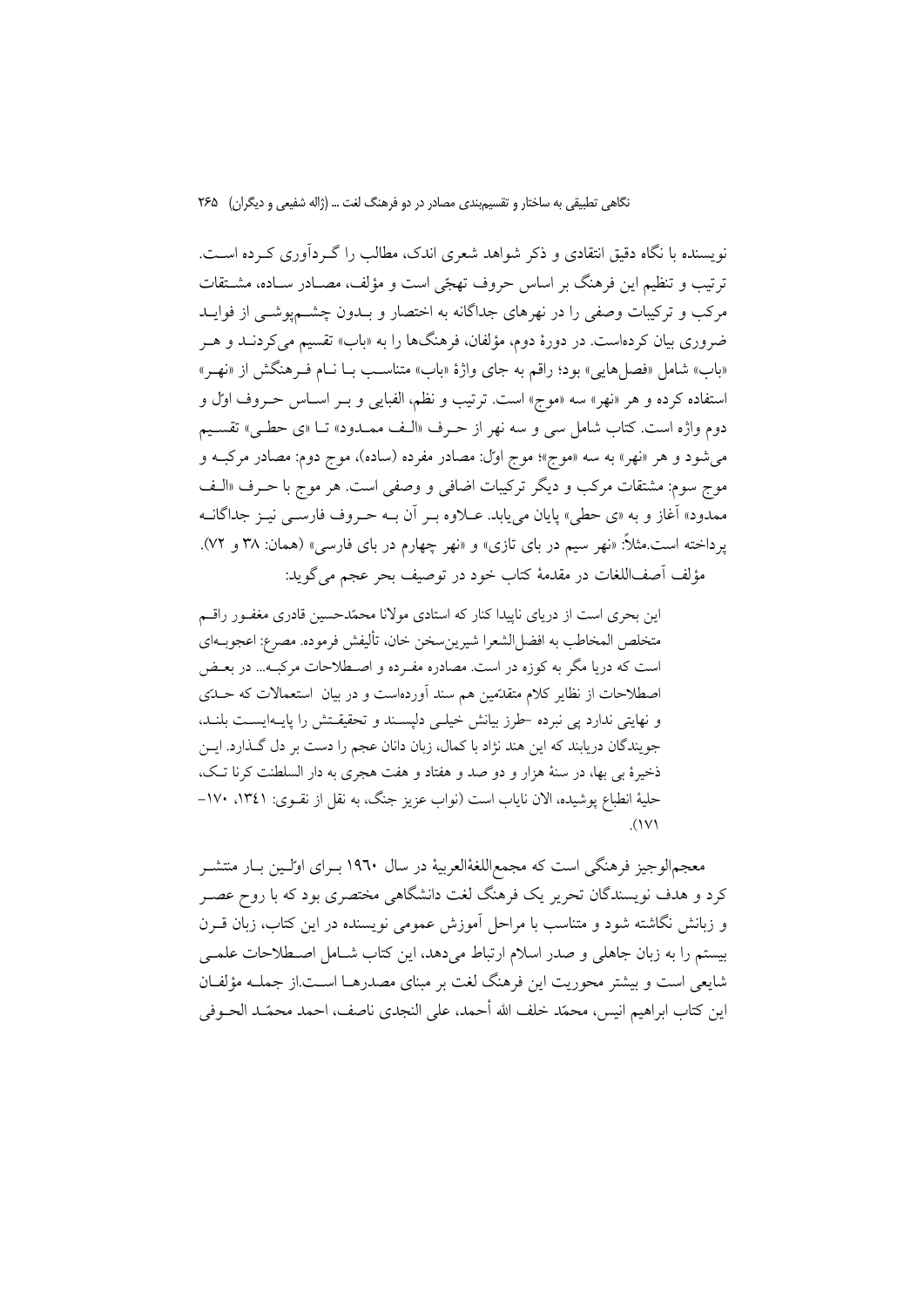بودند و استادان ديگري همچون؛ محمّد شوقي أمـين، حسـن عطيهــدر نگــارش ايــن كتــاب مؤلفان را باری رساندند.

## ٦. ساختار بحر عجم

مؤلف، شیوهٔ نوشتار اثر خود را در ابتدای کتاب و مقدمه، بیان کرده که تا حــدودی راهنمــای روشن و خوبی برای خوانندهاست. این فرهنگ بـه ترتیـب حـروف تهجّـی تنظـیم شــده و اساس كار حرف اول و دوم واژه است. در مقدمـه مـيگويــد: مصــدرهـا را بــه چهـار نــوع (كامل|لتصريف، سالم|لتصريف، ناقص|لتصريف و متروك|لتصـريف) تقسـيم كـرده اسـت و برای هر کدام نشانهای در پایان توضیح واژه (مدخل) آورده است. برای مثال: پایان مصــدری که متروک شده است، نشانهٔ «مت» اَورده و با مثال در مقدمه شرح دادهاست.

ـ كاملالتصريف: «اَن كه همهٔ صيغههاي اَن؛ ماضي، مضارع، حال، مستقبل، اســم فاعــل، اسم مفعول، امر و نهي باشد؛ يافته مي شود و هم در كلام لسان، استعمال يابد، چون:

«آموختن»: آموخت، آموزد، مي آموزد، خواهد آموخت، آموزنده، آموخته، آموز، ميـاموز. و علامتش در آخر آن، صيغهٔ مضارع آن، نوشتم» (راقم: ٣).

«آموختن»: (با واو مجهول و خاي موقوف) تعليم دادن، تعليم يافتن، آموزد. (همان: ٥) همان گونه که در مقدمه بیان داشته، در پایان نمونهای که از متن اَوردهشد، صیغهٔ مضــارع سوم شخص را در آخر مدخل آوردهاست.

ـ مصدر سالم التصريف: « أن كه بعد از حذف نون مصـدر، بــن ماضــي او در مشــتقات سالم باشد و تبدیل و حذف در حروف اصلی آن راه نیابد، پس در این صـورت غیــر ماضيي، مستقبل و اسم مفعـول نخواهــد بـود، چــون از «أبادانيــدن»، أبادانيــد، خواهدآبادانید، آبادانیده و صیغههای غیر سالم آن که مضارع، حال، اسم فاعــل، امــر و نهي باشد در استعمال اهل لســان، نيامــده و علامــتش در أخــر أن لفـظ ســالم ارقــام ساختم.» (همانجا) مثال: آبادانيدن: ستايش كردن، ستوه آمدن، سالم.(همانجا) لفظ سالم در آخر مدخل واژهٔ « آبادانیدن» ذکر شدهاست.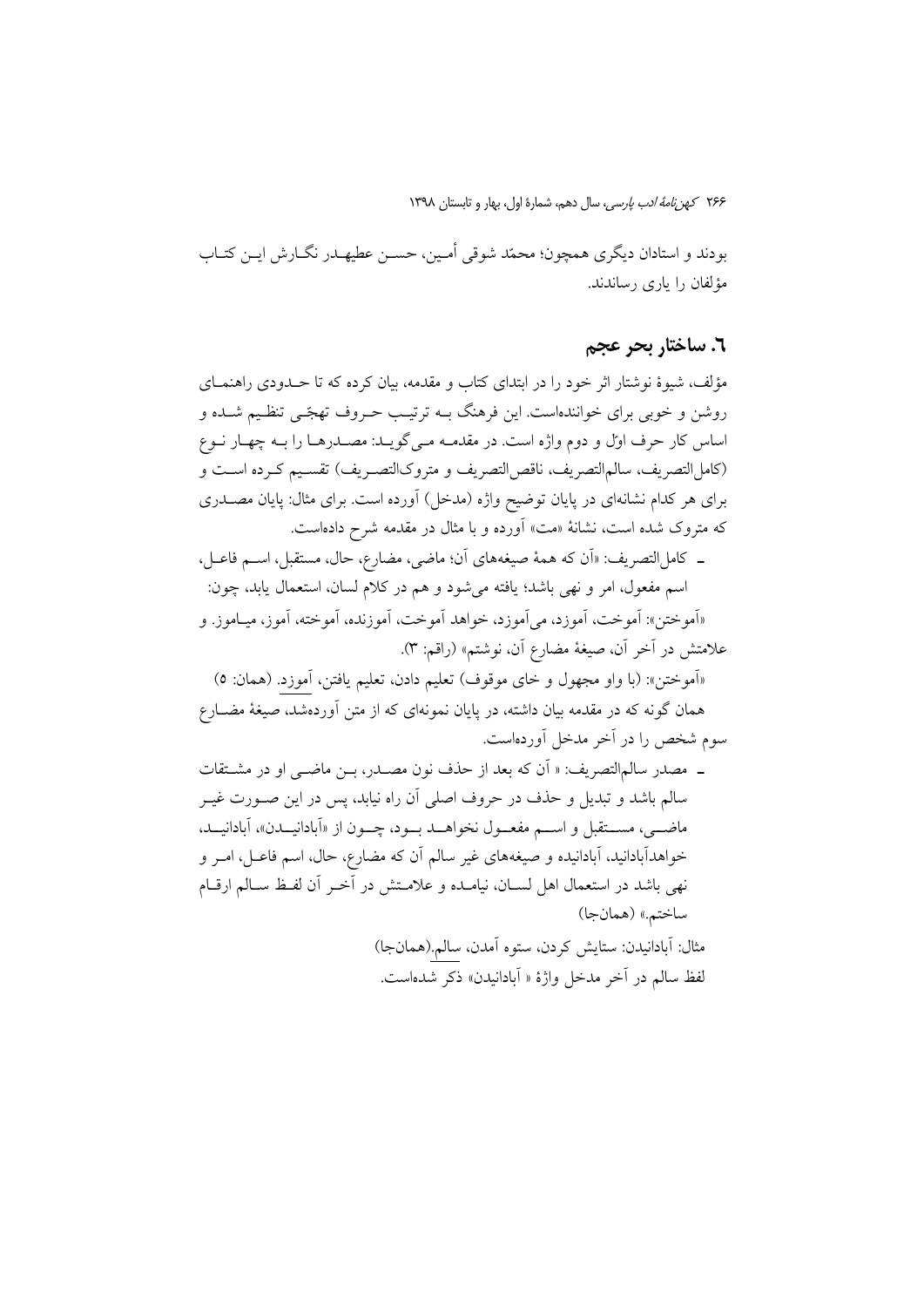ـ مصدر ناقص التصريف: «اَن كه بعضـي از صـيغههــاي او مســتعمل و بعضــي متــروک باشد، چون: «ينديدن» كه صيغة اسم فاعل، امر و نهى أن نيامده، يس هر قدر صيغههـا كه نيايد تفصيلش بعد مضارع أن تحرير نمودم.» (همانجا) مثال: «ينديدن» بر وزن خنديدن، نصيحت كردن، نصـيحت پــذيرفتن، نصـيحتشــنيدن و قبولكردن، يند؛ صيغة اسم فاعل، امر و نهي نيامده. (همان: ٧٣) ـ مصدر متروکالتصریف: «اَن که هیچ یکی از صـیغههـای اَن مسـتعمل نباشـد، چــون: بزاختن، بزاريدن و علامتش در آخر أن، حرف «مت »رقم كردم.» (همان: ٣) مثال: «بزاختن»: بر وزن و معنی گداختن. «مت» «بزاريدن»: (به ضم اول) گداختن«مت» (همان: ٤١) سیس به صورت تبصره، شیوهٔ خود را بیان میکند و شماری از واژهایی کـه در مـتن بـه شکل مخفف آورده و شکل کامل آنها را نیز ذکر میکند. مثل: «ره، شه، که، گه، مه» که مخفف «راه، شاه، کاه، گاه و ماه» است. \_ «خرگه، سبه، سبه و ...» که مخفف «خرگاه، سیاه، سیاه....» است. \_ کلمات «بو، جو، رو و…» که مخفف «بوی، جوی، روی و…» است. ـ «أينه، ييرهن، دامن و دهن» كه مخفف «أيينه، ييراهن، دامان و دهان» است. \_ «چار، چل و گهر» که مخفف «چهار، چهل، گوهر» است. ـ «برون و دگر» که مخفف «بیرون و دیگر» است. \_ «حو» كه مخفف «حون» است. \_ «یا، جا، خدا» که مخفف «یای، جای خدای» است (همان: ۳). و اضافه می کند که در مصادر مرکبه، مشتقات و غیرها، هر جا که یافته شـود تبـدیلش بـا یکدیگر جایز است و الفاظ دیگر مثل: «سکندر و شتر» نیز این گونـهانـد. در انتهـای مقدمـه

آمدهاست: بعضی از الفاظ عربی|لترکیب که نزد فارسـیiبانـان رواج یافتــه اسـت را ضــمیمه نموده.

همچنین ضروری است که به برخی از موارد مهمّی که راقم در تدوین این فرهنگ لغـت و چیدمان آن توجّه داشتهاست اشاره شود؛ ازجمله این که:

کتاب در سال ۱۲۷۷ هجری قمـری بــه چـاپ رسـیدهاســت، بنــابراین شــیوهٔ نوشــتار و رسمالخط مخصوص به خود را دارد که به طور اجمالی بیان می گردد: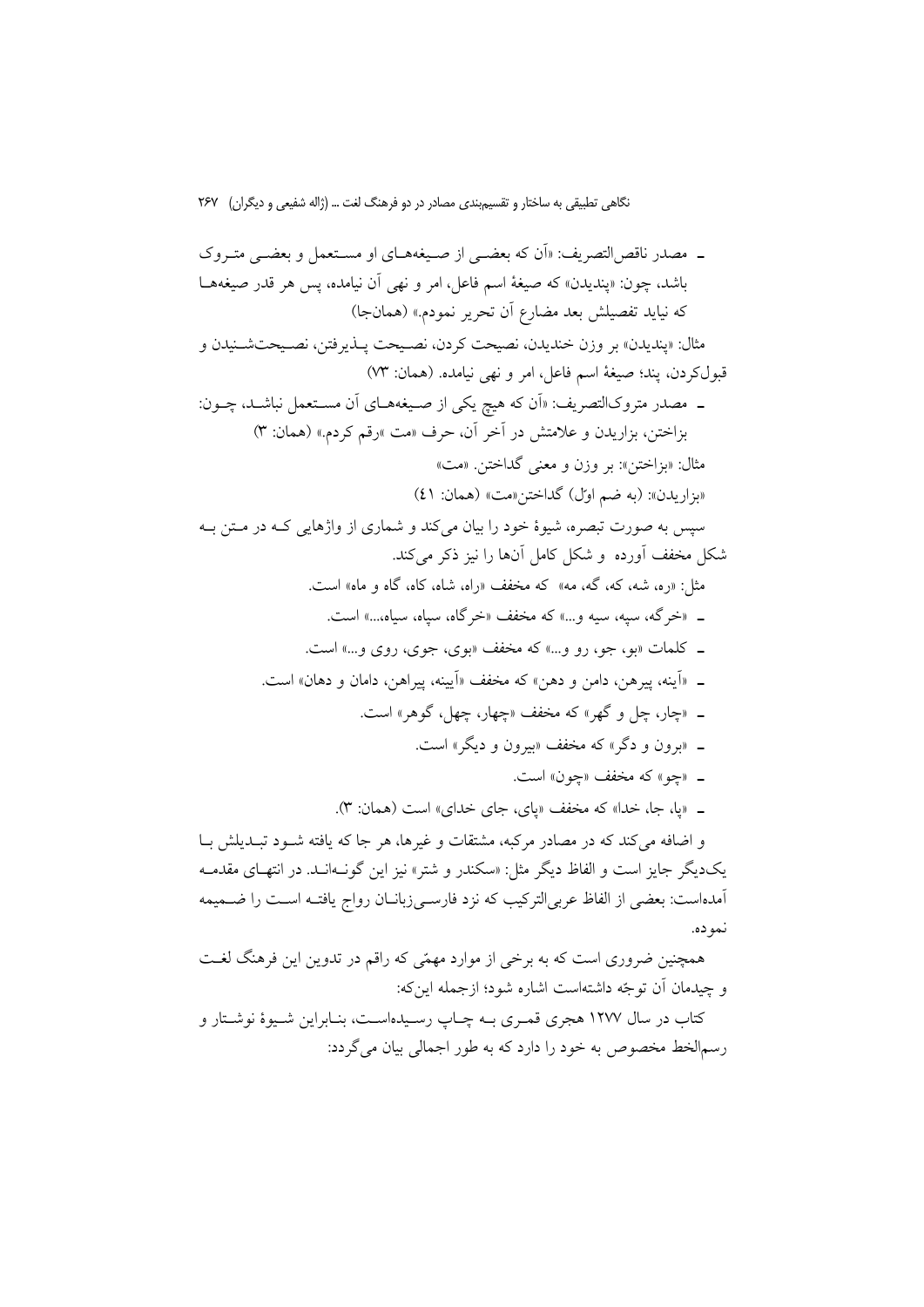۱. به تقلید از شیوهٔ فرهنگهــای شــعری فارســی کــه در ایــران تــألیف شــدهانــد؛ ذیــل لغتهايي، مثل: أب، درخت و… عبارت «معروف است» را مي أوردند؛ مؤلف بحر عجــم نيــز در مواردی این شیوه را به کاربرده، سیس معنی دیگری از واژه یا عبارت را بیان کرده است. مثال: تحويل كردن چيزي: معروف و نيز اظهار نظر كردن چيزي (همان: ٩٢)

ـ اهل قلم: معروف و محرران دفتر.

ــ بي دولت: معروف و به معنى ناقابل و بد وضع.

۲. به شیوهٔ فرهنگنویسی ایرانی و متقدّمین هند، ذیل لغـت، شــواهد شــعری (بیشــتر در مصادر مرکبه) آورده؛ امّا افراط نکرده است و معمولاً یک شاهد یا حداکثر سه شاهد شــعری بيان نموده است.

۳. ترتیب و نظم کتاب بر عکس متقدّمین، حرف اَخر نیست، بلکه بر اسـاس حـرف اول و دوم است.

٤. در تقسیم بندی فرهنگش لفظ «نهر» را به جای «باب» -که مرسوم بـود- بـه کــار بـرده است و هر «نهر» شامل سه موج است.

٥. در دورهٔ اول در برخی از فرهنگها مانند: «مؤيدالفضلا»، تركيبـات و اصـطلاحاتی بــه چشم می خورد که مؤلف «بحر عجم» سعی کرده تمام شیوههای قبل از خود را رعایت کنـد؛ از این رو، علاوه بر شواهد شعری به ترکیبات و اصطلاحات نیز نظر داشته است.

٦. تقسيم بندي بر اساس حروف تهجّى است، مثلا: «اَ» را تحت عنـوان «الـف ممــدوده» ذکر کرده و سپس نهر دوم را «الف مقصوره» که منظور «اَ» است. به حروف عربی نیــز توجّــه داشته است، مثال: «بای تازی» نهر سوم و سیس نهر چهارم به «بای فارسی» کـه منظـور «پ» است اختصاص دارد.

حــروف (ج-ک-ز) عربـــي و حـــروف (چ را، ج فارســـي، گ را، ک فارســـي، ژ را، ز فارسی) مرقـوم داشـته و در بـین مـتن، ذیـل برخـی کلمـات در توضـیحات آورده اسـت. مثلا گربا زای فارسی یا ب فارســی) کــه منظــور «ژ» و «پ» اســت. در مــواردی «گ» بــدون سرکش به کار رفته است.

> مثال: كنج سوخته: نام كنج پنجم خسرو پرويز و نام لحني از تصنيف باربد. كوش جنبانيده است: يعني از غفلت برآمده و آكاه كشته است. (همان: ٣٢٥) ٧. الفاظ عربي رايج در زبان فارسي، ذيل برخي از لغات آمده است. \_ ذيل «اَتش سگ»← در عربي « نفسج الكلاب» گويند.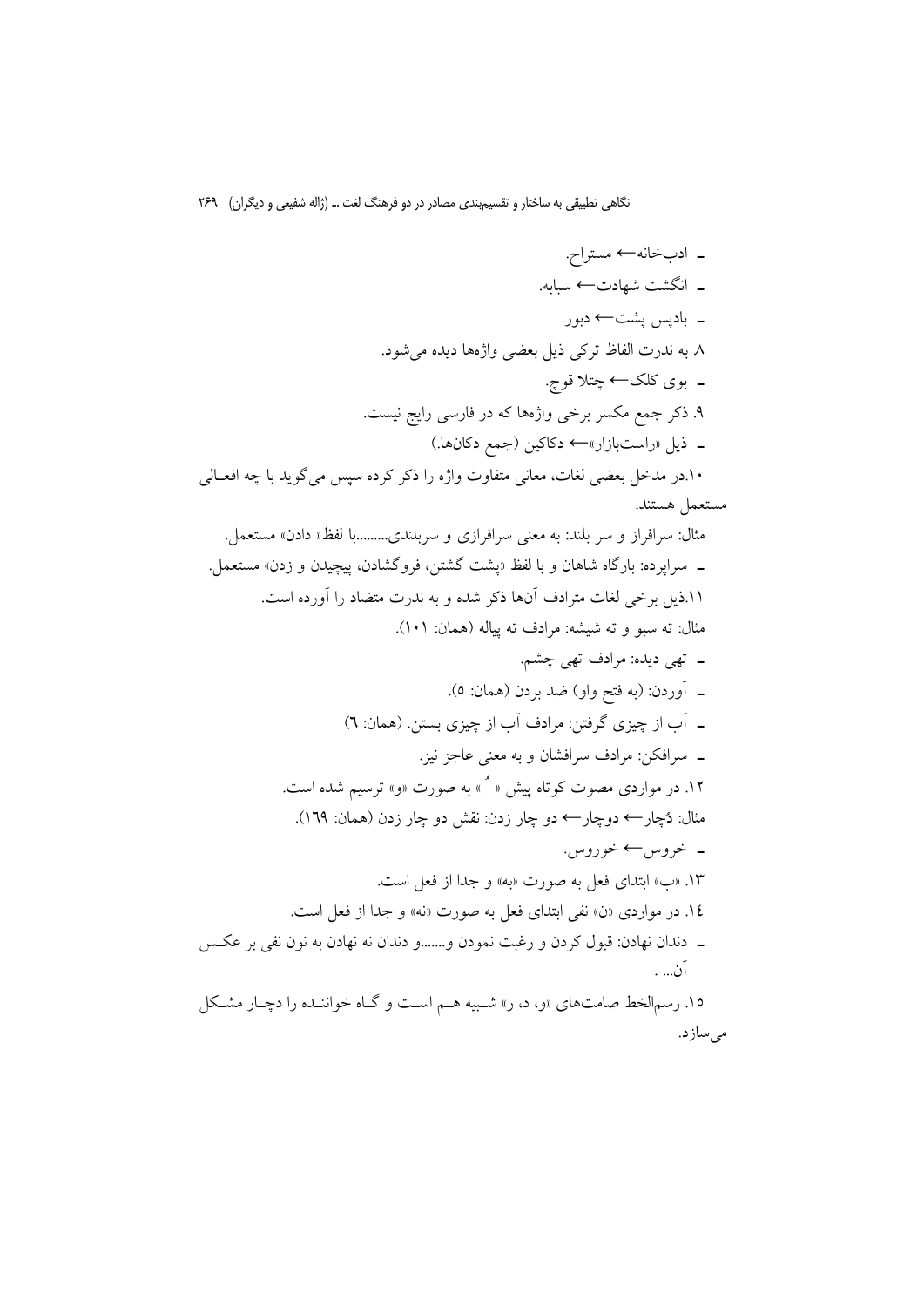١٦. به اصطلاحات و مفاهيم كنايي توجّه داشـته و همـين امـر بـر ارزش اثـرش افـزوده اميدس

۱۷. در ضمن بیان مصطلحات، به اشعار شعرای غیـر معـروف اسـتناد جسـته کـه حـائز ارزش است و جهت آشنایی با اشعار سبک هندی اهمّتت دارد.

۱۸. بعضی امثال، کنایات و عبارات فارسی که قبل از او در فرهنگها ذکر نشده در «بحـر عجم» آمده است. ۱۹.فرهنگ بحر عجم شامل حدود یازده هزار مفردات، مرکبات، عبارات و مثـال فارســی است. ۶.۰٪ برخی واژههای عربی و هندی کـه فارسـی;بانــان در آنهــا تصــرف کــردهانــد و

صورت جدیدی از آنها ساختهاند.

### ۷. ساختار مصادر در فرهنگ بحر عجم

در این فرهنگ لغت شیوههای مختلف و متنوعی برای ساختار مصـادر در نظـر گرفتــه شــده است که در ادامه به مهّمترین آنها اشاره شده است: ١. در برخي موارد مصدر هم وزن لغت مورد نظر أورده شده است: مثال: بشكليدن، بر ورن دل كشيدن، رخنه كردن به انگشت... (همان: ٤١). ۲. در مواردی مصدرهای مرکب را در مبحث مصدرهای ساده آورده است. ۳. هزوارش ها بسیار اندک است. مثال: بهانستن: گريه کردن. ٤. کاربرد برخی واژهها که در فرهنگهای معتبر فارسی نیست و ســاختن شــکل متعــدی از فعلهای لازم که در فارسی کاربرد ندارد. مثال: ابیستن به معنی أراستن. ـ افزودن: افروختن. ـ انوییدن، نوییدن: ناله و زاری... \_ طپانیدن: (به فتح اول) متعدی طبیدن، طباند. ـ بر عالم عرفان زدن: از حجاب و شرم برآمدن، \_ أوردن: (به فتح واو) ضد بردن (همان: ٥).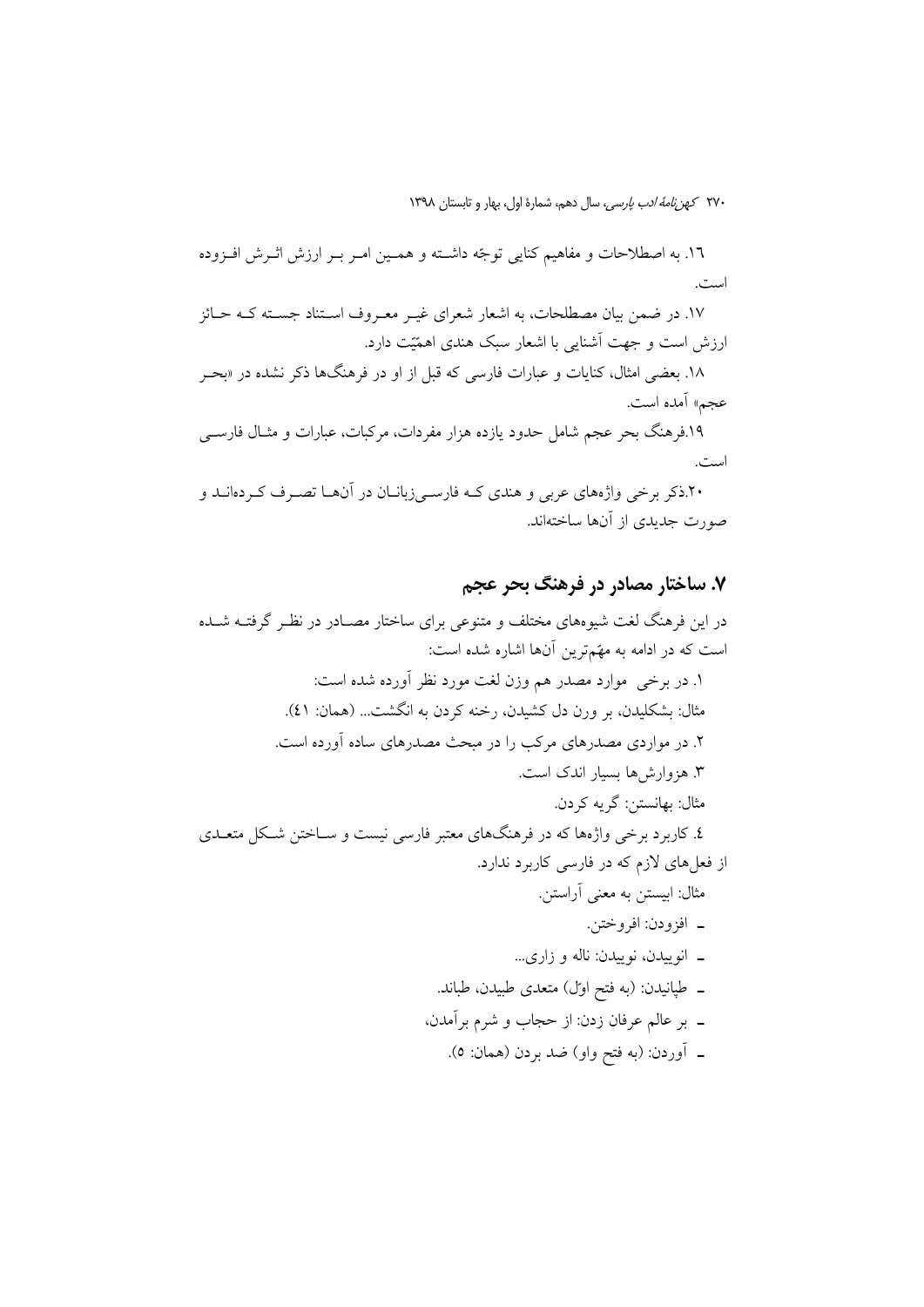# ٨. المعجم|لوجيز

معجم|لوسیط اَمدهاست. و پژوهشگر به یک وجه از اَن به سـبب اشــتقاقش از (طبــق) بــدان می نگرد که بر آن حمل شدهاست و آن به زبان عامیانه است تا زبان فصیح. و اگر اســم آلــت بود که باید وزنش (مِفعَلَهٔ) میّبود و اگر به اشتقاق این واژه از (طَبَق) توجهًی نداشــته باشــیم و به طبق منسوب باشد پس چه وجهی برای زیاد بودن میم وجود دارد.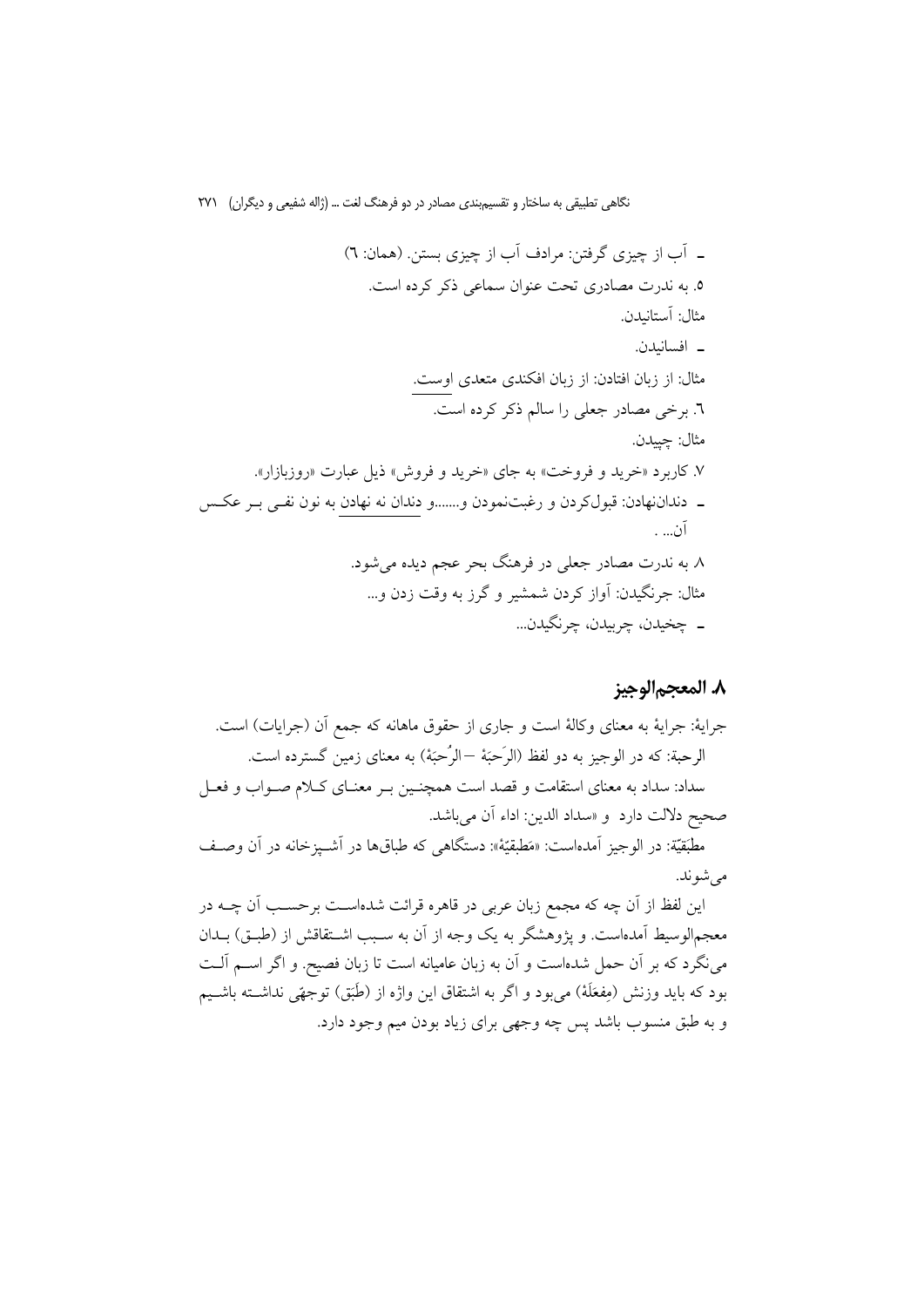الكُوبة: وجيز جايز دانسته كه كوبهٔ به معناي (الكوب) استفاده شود كه در آن آمـدهاســت: «الکوب: کاسه ای از شیشه و امثال آن که سرش دایره وار است که هیچ دستهای نــدارد و آن از ظرف شراب مي باشد كه جمع أن (اكواب) است بنابراين (الكوبـهٔ) مسـاوي بـا (الكــوب) است.

الْمَلْهَم: كه در الوجيز به ميم مفتوح (مَ) أمده است مثال: «المَلهَم من الرجال: خوردنبي» هرچند که در لسان العرب ابن منظور ابتدای واژه با میم مکسور آمدهاست: «و رجل لَهُــم و لُهَمٌ و لَهَوم: خوردي، و المِلهَم: غذاي زياد.

المَرير: در معجمالوجيز آمدهاست كه واژه (المرير) به معناي تلخي است كــه در آن آمــده است: «مَرَّ الشيءُ —مَرارةُ: صار مُرأٌ: تلخ شد. پس أن (مَرير) و جمـع أن (مِــرَار) و أن مَريــرة جمع مَرَائر است.

الْمَطَرِيَّة: در الوجيز آمدهاست: المَطَرِيّة: چترى كه از آن محافظت مى كند، اين لفظى اسـت كه فرهنگستان زبان عربي آن را در قاهره تصويب كرد و در كتاب المعجم|لوسـيط نيــز ثبــت شد: «المطريةُ: أداة كالمظلةُ تقى المطرِ.

و شاید لفظهٔ (المظلَّهٔ) برای استعمال بهتر باشد و هرچند که اصــل معنــای آن (تظلیــل) از خورشید است؛ پس می تواند که دلالتش را گسترش دهد تا شمولیت نگهـداری صـاحبش از خورشید و امثال آن را حفظ کند و همچنین لفظ دیگری که به این واژه نزدیـک اسـت لفـظ (الممطَّر ) است.

در کتاب معجم|لوجیز، مصادر زیادی ذکر شده|ست کـه در ایــن بــین برخــی از مصــادر دارای اختلاف در مصدریت با دیگر فرهنگهای قدیمی می باشند با این وجود ایــن فرهنـگ لغت کتابی بر مبنای مصادر است تا زبان آموزان عربی را بـا مصــدرهای عربـی آشــنا ســازد هرچند زبان عربی از این بابت دچار نقصان است و فرهنگ مستقلّی در این باره نیسـت و در طرف مقابل در زبان فارسی فرهنگهایی چون؛ بحر عجم این نقصان را جبران ساختهاست.

۹. ساختار مصادر در فرهنگ لغت «المعجم الوجيز»

از اّنجــا كــه زبــان عربــي يــك زبــان اشــتقاقى محســوب مــي شــود، در فرهنــگ لغــت «المعجم|لوجیز» نیز مصادر با توجّه به نوع اشتقاق خود ذکر و بررسی شدهاند. همان طور ک پیش تر نیز بیان شد، در این فرهنگ لغت فعلها براساس مجرّد و مزید بودن ذکـر شــدهانــد؛ این قاعده درمورد ذکر و بررسی معنایی مصادر نیز صدق می کند به این صورت کـه از میــان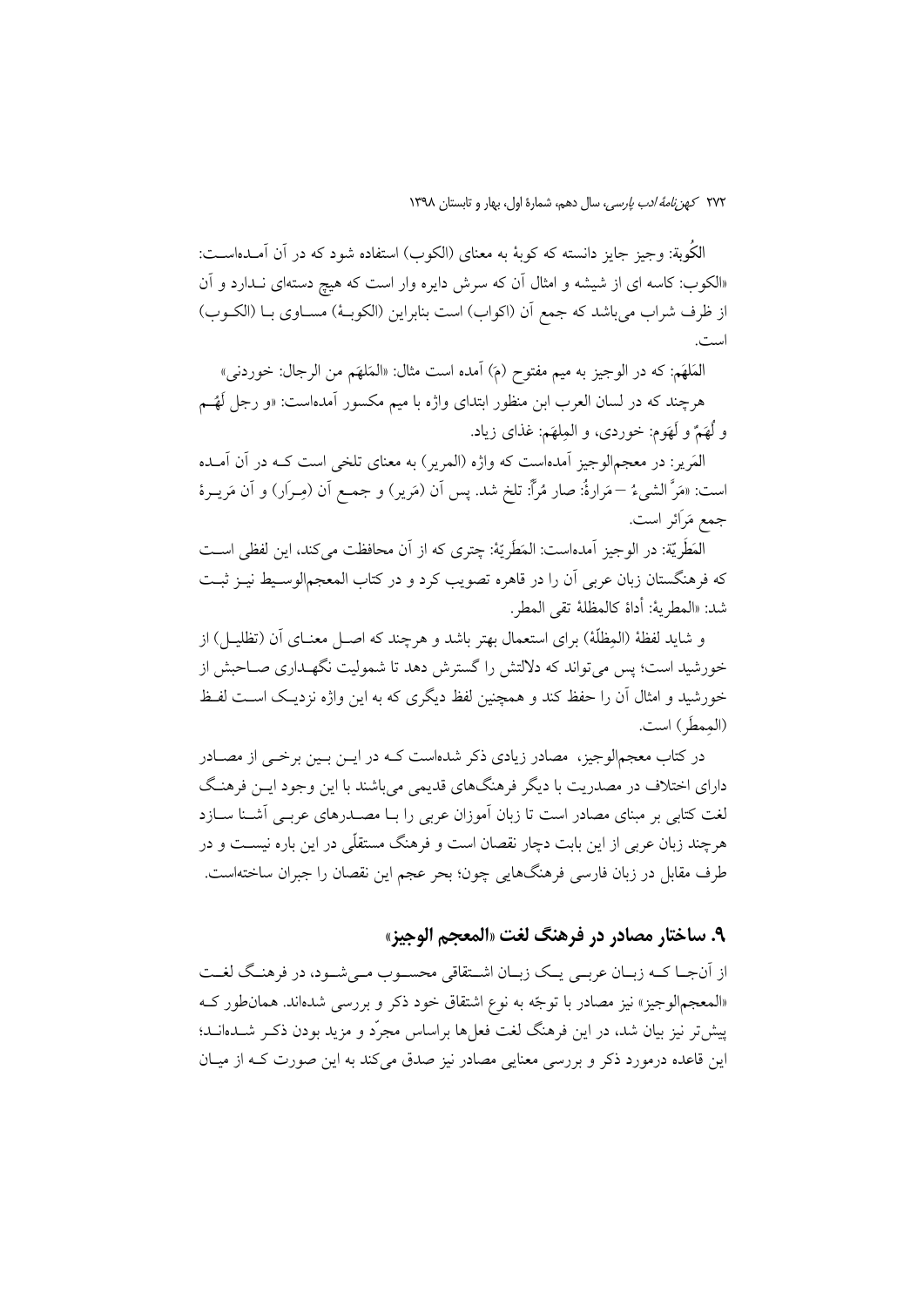مصادر ابتدا مصدرهای ثلاثی مجرّد ذکر و بررسی شدهاند و سپس مصــدرهای ثلاثــی مزیــد. درمورد اَوردن مصدرهای ثلاثی مجرّد در این فرهنگ لغت ملاحظه مـیشـود از اَنجـا کـه اغلب مصدرهای ثلاثی مجرّد به صورت سماعی وضع و استعمال شدهانـد، در ایــن فرهنـگ لغت گاهی برای یک فعل مجرّد بیش از یک مصدر ذکر شدهاست. امّـا درمـورد مصــدرهای ثلاثی مزید باید گفت ابتدا اَن دسته از مصدرهای ثلاثی مزید ذکر شــدهاســت کــه تنهــا یــک حرف زائد بر حروف اصلي دارند و سپس مصدرهايي كه دو حرف زائد بر حـروف اصـلي دارند و در نهایت مصدرهایی که سه حرف زائد بر حروف اصلی دارند که همان مصـدرهای باب استفعال هستند. ناگفته نماند از آنجا که بــاب «مفاعلــهٔ» دارای دو مصــدر بــر وزن۱هــای «المفاعلة» و «الفعال» است، در ذكر مصدرهاي اين باب هر يك از مصدرها كه كاربرد داشته باشد، ذکر و از نظر معنایی واکاوی شده است.

١٠. تطبيق معجم الوجيز و بحر عجم

مصدر و اسم مصدر در عربی و فارسی از اقسام اسم است ولـی از آن جهـت کـه در نحــو عربی از گونههای شبه فعل و در فارسی از مشتقات فعل اسـت، عــلاوه بــر طــرح بحــث در قسم اسم، در عربي در بحث شبه فعل و در فارسي در بحث فعل نيز مطرح مي شود.

در عربی و فارسی ریشهٔ فعلی در مصدر وجود دارد، با این تفاوت که در عربـی مصــدر اسمی است جامد که افعال و دیگر مشتقات از آن گرفته میشود و از همین جهت است ک نام آن را مصدر (خاستگاه) نهادهاند امّا در فارسـی مصــدر اســم مشــتقی اسـت کــه از فعــل گرفتهمی شود و به نوعی اسم و مسمی، با هم همخوانی ندارند. از میان مصادر رایج در زبـان فارسی، تنها مصادر غیر فارسی که از واژگان دخیل به شمار می[یند، جامدند.

- ـ مصادر در عربی با سماعیاند یا قیاسی و جز مصادر سماعی که راهی بـرای شـناخت آنها وجود ندارد، دیگر مصادر دارای وزن و ویژگیهای خاص بوده و از یکدیگر بهراحتی قابل تفکیکند. در فارسی نیز مصادر از جهات مختلف تقسیم بندی شـدهانــد و در هر دستهبندی، ویژگیهای خاصی لحاظ شدهاست کـه آن را از دیگـری متمـایز می سازد، ولی در مقام مقایسه به نظر می رسد تشخیص مصدر در فارســی ســادهتــر از عربي است.
- ــ دستورنويسان فارسي، در يسوندهاي ساخت مصدر اختلاف نظر دارند، ايــن اخـتلاف نظر در هنگام ساخت اسم مصدر نیز وجود دارد.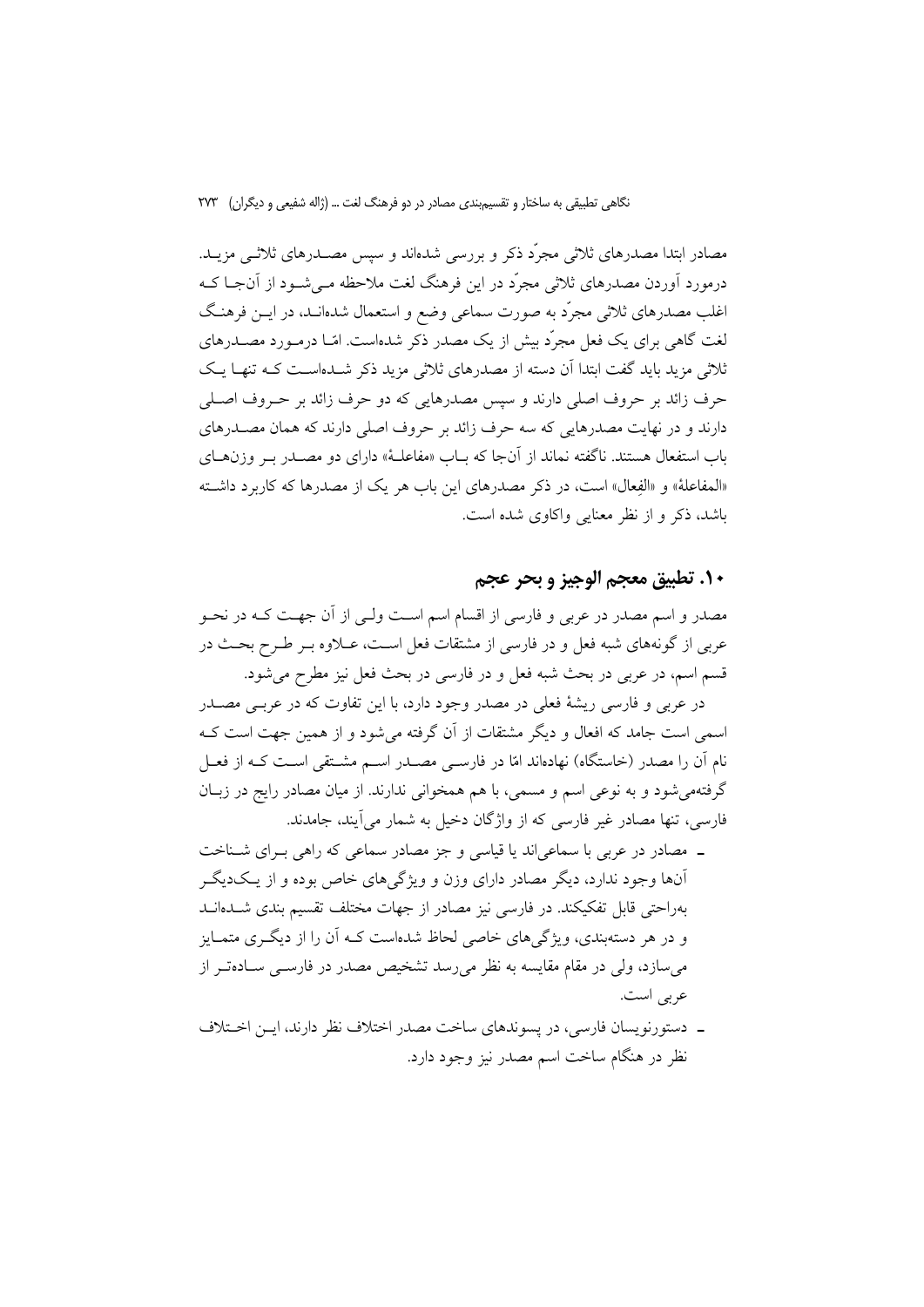- ــ اسم مصدرها اسمهايي هستند كه مصدر نيستند ولــي معنــي مصــدر را مــي دهنــد. در عربی هرچه از ویژگی حدوث در مصدر فاصله بگیریم، به اســم مصــدر نزدیــک تــر میشویم، یعنی اسم مصدر برایند یک عمل است نه انجام خود أن عمــل. در فارســی نیز اسم مصدر همین گونه است البتّه گاهی به جـای اســم مصــدر، از تغییــر حاصــل مصدر استفاده شده که برخمی دستورنویسـان تفـاوتهـایی بـرای ایــن دو مقولــه در فارسی قائل شدهاند.
- ـ اسم مصدر در فارسی ساختار ویژهٔخود را دارد ولی در عربی سـماعی اسـت، از ایــن جهت شاید تشخیص آن در عربی دشواری بیشتری نسبت به فارسی داشته باشد. در یک نگاه کلّی به این دو فرهنگ لغت باید گفت در فرهنگ لغت «بحر عجم» مصــادر به دو نوع ساده و مرکّب تقسیم میگردند و بیشتر با کمک پسوندها ساخته می شــوند، امّــا در فرهنگ لغت «المعجم|لوجیز» مصادر به دو دستهی مجرّد و مزیــد تقســیم مــی شــوند کــه در صفحات پیشین به تفصیل بررسی گردید و در بخش نتیجه نیز نمونههـای بــرای آنهــا ذکــر مے گے دد.

## 11. نتايج پژوهش

بحر عجم نیز از جمله فرهنگنامههایی است که جامع چند فرهنگ بزرگ قبل از خود اسـت و مجموعهای از واژهها، امثله، مصطلحات، ترکیبات فارسی، ترکیبـات عربــی و هنــدی رایــج در زبان فارسی قرن سیزدهم قمری است و به حق می توان آن را فرهنگنامهٔ ارزشــمندی بــه زبان فارسی به شمارآورد. درمورد ساختار مصادر در این فرهنگ لغت باید گفت با دقّـت در صفحات این کتاب، چنین استنتاج شد کـه گـاه راقــم از پســوندهایی بــرای ســاختن مصــدر استفاده كـردهاسـت كـه عبارتنـد از «يـدن» ماننـد: «بشـكليدن»، «شـكريدن»، «شـتابانيدن»، «شنويدن»، «انوييدن»، «طيانيدن»، «اَسانيدن»، «افسانيدن»، «چييدن» و ... و نيـز يسـوند «ن» كـه آن را به آخر بن ماضی فعل موردنظر می|فزود تا مصدر آن فعل را بسازد؛ نمونههایی از ایــن مصادر عبارتند از: «رهيدن»، «نوشيدن»، «زدن»، «ابرو ترش كردن» و.... گاهي نيز راقم مصـادر را در سـاختاري جعلـي أورده اسـت؛ از جملــه مصــادري ماننــد: «جرنگيــدن»، «چخيــدن»، «چربيدن» و…

نکتهی قابل توجّه در این کتاب آن است که گاهی نیز مصادر مرکّب را بـه مصـادر سـادّه یا همان بسیط تبدیل کرده است؛ مثل مصدر مرکّب «اَزار دادن» که اَن را به صـورت مصـدر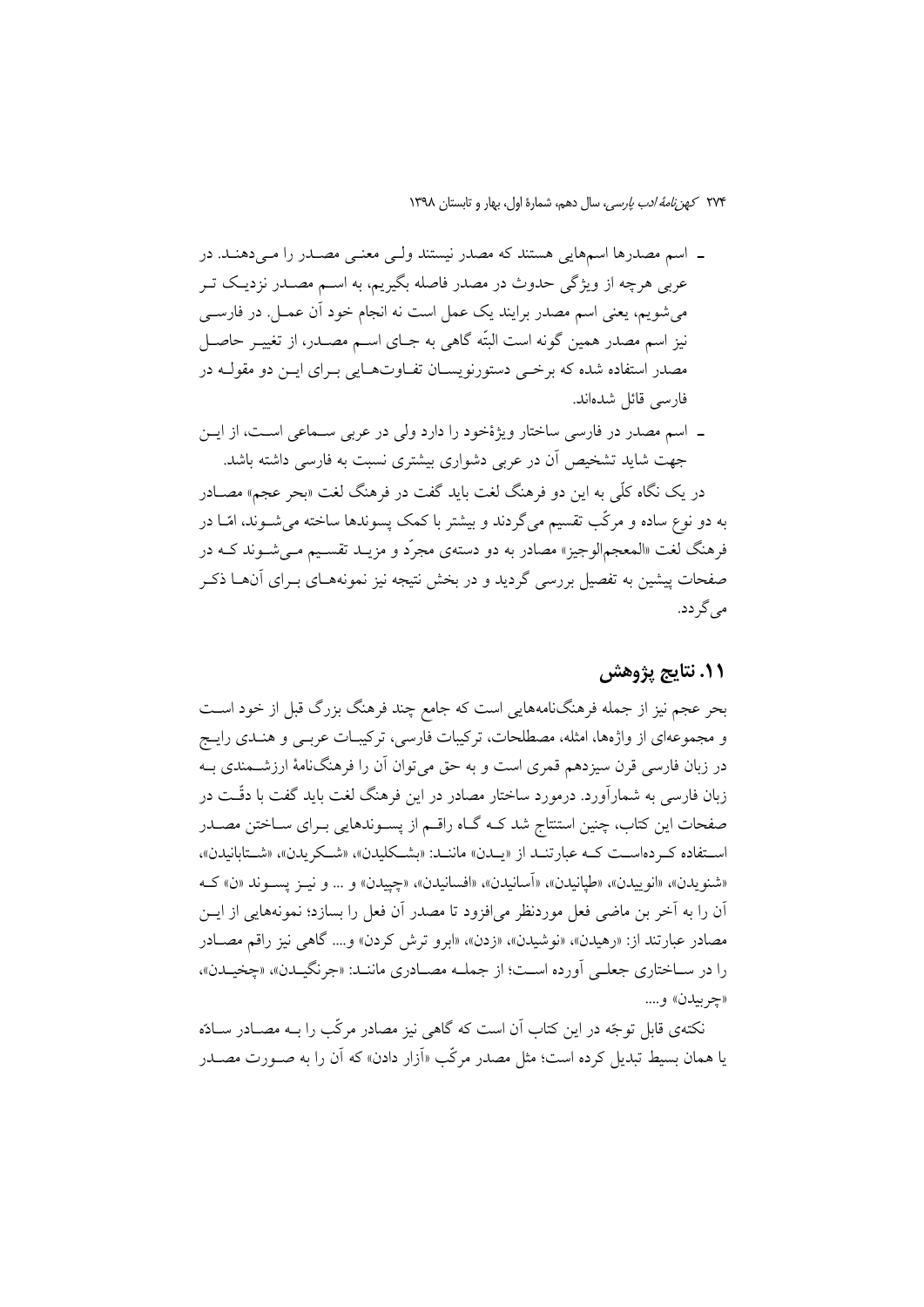بسيط «أزاراندن» و يا مصدر مركّب «أشنا كـردن» را بــه صــورت مصــدر بســيط «أشــناييدن» نه شته است.

در فرهنگ لغت «المعجمالوجيز» مصدرها از نظر سماعي و قياسي بودن تقسيم شــدهانــد؛ به این صورت که مصدرهای مربوط به فعلهای ثلاثی مجرّد که سماعی هستند پـس از ایــن فعلها ذکر شدهاند و مصدرهای مربوط به فعلهای ثلاثی مزید که هر یک قیاس و قاعــدهی مخصوص به خود را دارند، نیز گاهی پس از این افعال آورده شدهاند. همچنین در مـواردی که یک فعل ثلاثی مجرّد بیش از یک مصدر داشــته باشــد، تمــام آن مصــدرها یــس از فعــل موردنظر ذکر می شوند؛ به عنوان مثال فعل «بَحَّ» مصـادر متعــدّدی دارد از جملــه کــه همگــی «بَحَحاً»، «بَحاحَهٌٔ»، «بحوحهٌٔ» و «بُحاحهٌٔ» به معنای خشن و بــم شــدن صــدا هســتند. یکــی از نکات قابل توجّه در فرهنگ لغت «المعجم|لوجیز» اَن است که در پارهای مـوارد نیــز از ذکــر برخی مصادر صرف نظر شده است و البتّه این پدیده در مـورد مصـادر ثلاثـی مزیــد صــدق می کند؛ به نظر می رسد دلیل این پدیده آن است که مصادر ثلاثی مزید بــا توجّــه بــه قیاســـی بودن، قابل تشخیص هستند ًو کسی که آشنایی مختصری با زبان عربی داشته باشـد، مـی-تواند ساختار مصادر ثلاثي مزيد را به راحتـي تشـخيص دهـد و از نظـر معنـايي نيـز همـان معنایی را که برای فعل ثلاثی مزید موردنظر ذکر شده است، بـرای ایــن مصــدر نیــز در نظــر یگیرد و به تناسب ساختار مصدر، معنای ن را نیز بیدا کند.

#### كتابنامه

ابوالقاسمي، محسن.(١٣٧٨) تاريخ مختصر زبان فارسي.چاپ دوم، تهران: انتشارات طهوري. ثروت، منصور. (١٣٩٦). فرهنگ كنايات تهران: دانشگاه شهيد بهشتي. چند بهار، لاله تيک (١٣٧٩). بهار عجم، تصحيح كاظم دزفوليان، ٣ ج، تهران: طلايه. الخطيب، حسام، (١٩٩٩)أفاق الادب المقارن، عربياً و عالميّاً، دارالفكر، دمشق. خلف تبریزی، محمّدحسین(۱۳۹۳) برهان قاطع به کوشش محمّد معین، ٥ ج، تهران: انتشارات امیر کبیر. خلیلی، کامیاب(۱۳۷۳)فرهنگ مشتقات مصادر فارسی، ۱۳ ج، تهران: یژوهشگاه علوم انسانی و مطالعــات فرهنگي. دبیر سیاقی، محمّد(١٣٧٥) فرهنگهای فارسی به فارسی، تهران: آرا. دهخدا، على اكبر (١٣٧٧)لغتنامه، تهران: دانشگاه تهران. رادفر، ابوالقاسم(۱۳۷۸) بررسی جنبههای نفوذ واژگان زبان فارسی در زبانهای شبه قارّهٔ هند و پاکســتان. مجلهٔ ادبیات تطبیقی، س دوم، ش ۷.